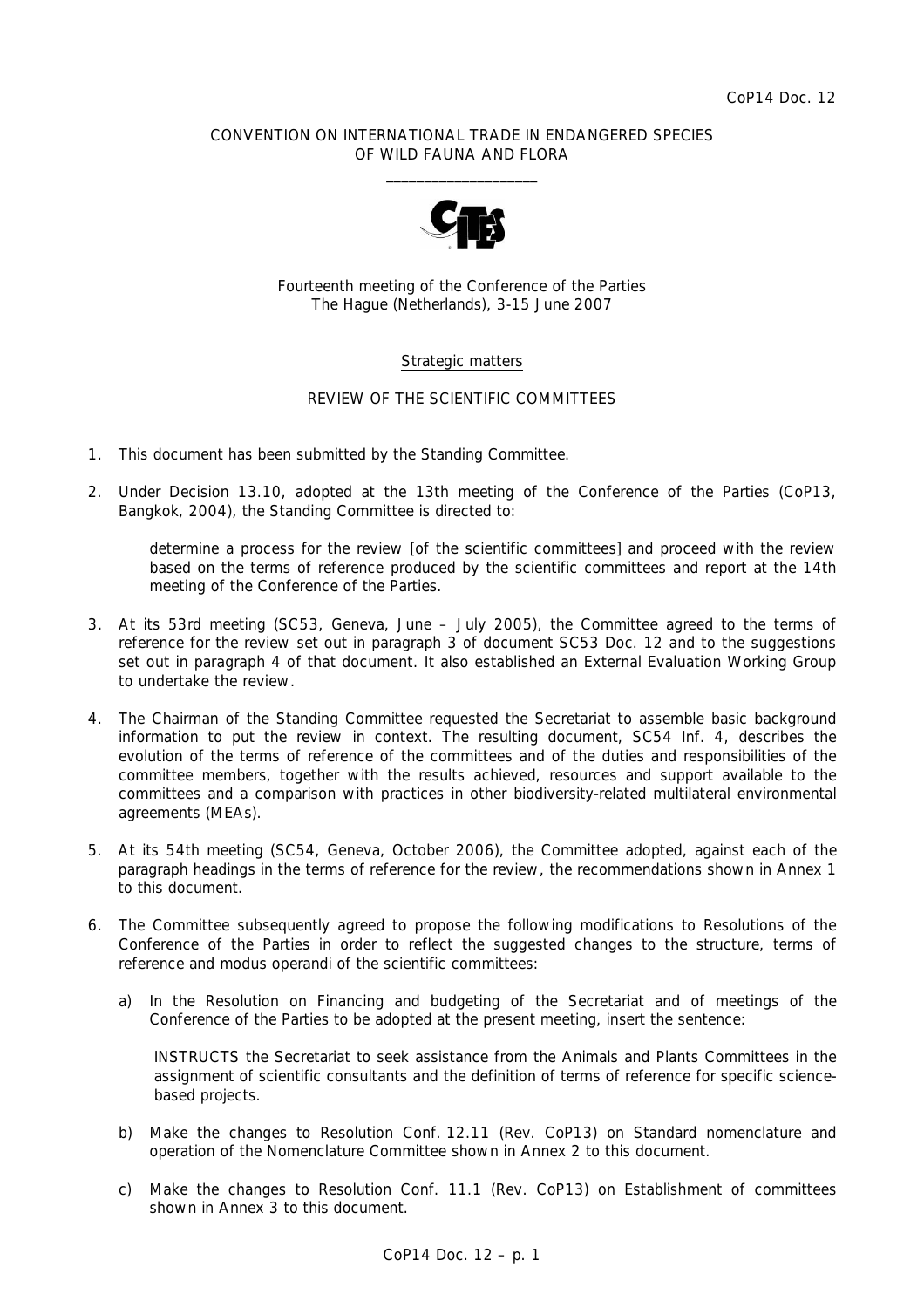7. The Standing Committee recommends the approval of the conclusions in Annex 1 to this document and the adoption of the amendments to Resolutions proposed in paragraph 6 above.

# COMMENTS FROM THE SECRETARIAT

- A. The Secretariat notes that the structure and *modus operandi* of the scientific committees have changed little since they were created over 20 years ago and that this review offers Parties an opportunity to ensure that the committees are meeting today's challenges to the Convention efficiently and in line with best practice used in other MEAs.
- B. Concerning the recommendation in paragraph 6 a) above, the Secretariat does not recommend adoption by the Conference of the Parties. Aside from the bureaucratic burden of the proposal, responsibility for expenditure from the CITES Trust Fund rests solely with the Secretary-General. In addition, as individuals, many members of the Animals and Plants Committees are engaged in seeking funds for scientific projects and to involve them in the selection of contractors may lead to a perceived conflict of interest.
- C. The Secretariat recommends that the Conference adopt the recommendations in paragraphs 6 b) and c) above.
- D. Regarding the first bullet point in paragraph b) of Annex 1 to this document, the Secretariat has added an extra USD 146,400 to its costed workplan in document CoP14 Doc. 7.3 to reflect the real cost of translation of Animals and Plants Committee documents as experienced at AC22 and PC16. The Secretariat is unable to estimate the cost of 'intersessional work' without knowing what this might involve and would appreciate guidance from the Standing Committee on this point. Concerning the fifth bullet point in paragraph b) of Annex 1 to this document, the cost of funding participation of the two chairmen of the Animals and Plants Committees at meetings of the Standing Committee would depend on the physical location of the Chairmen but would be around USD 4,000 per Chairman, per meeting. The cost of attendance at other meetings that the Conference of the Parties requires them to attend would depend on the number and venues of such meetings. The Secretariat notes that in document CoP14 Doc. 8.2 the Chairman of the Animals Committee requests USD 30,000 to assist with the work of the chairman. The Chairman of the Plants Committee does not comment on this matter in her report in document CoP14 Doc. 8.3.
- E. The Secretariat agrees with the Standing Committee's conclusion in the fourth bullet point of paragraph c) of Annex 1 to this document. Given the quite different nature of the posts and the difficulties experienced by the post holders in carrying the double burden of being both chairman and regional representative at the same time, it is necessary to consider the need for independent chairmen in addition to the members appointed by the five CITES regions. The Secretariat considers that it would be most appropriate if, as in the Convention on Biological Diversity, the chairmen of the scientific committees were selected by the Conference of the Parties and on a regional rotation basis. The Secretariat suggests that two other issues be explored to modernize the structure and functions of the scientific committees:
	- a) Comparison with other MEAs shows that CITES is unique in having three scientific subsidiary bodies, rather than one. This increases the participation costs for Parties and also consumes additional staff time and financial resources in the Secretariat. The terms of reference for the Animals and Plants Committees are identical and although there are some differences in the approach taken between fauna and flora, these are no larger than those between corals and elephants in the Animals Committee or orchids and timber in the Plants Committee. A merger of the committees could bring cost savings without loss of expertise.
	- b) In order to improve the advice provided to the Conference and the Parties, consideration could also be given to the membership of the committees moving from purely regional representatives to a composition of some regional representatives and some thematic specialists in subjects of high importance to the Convention.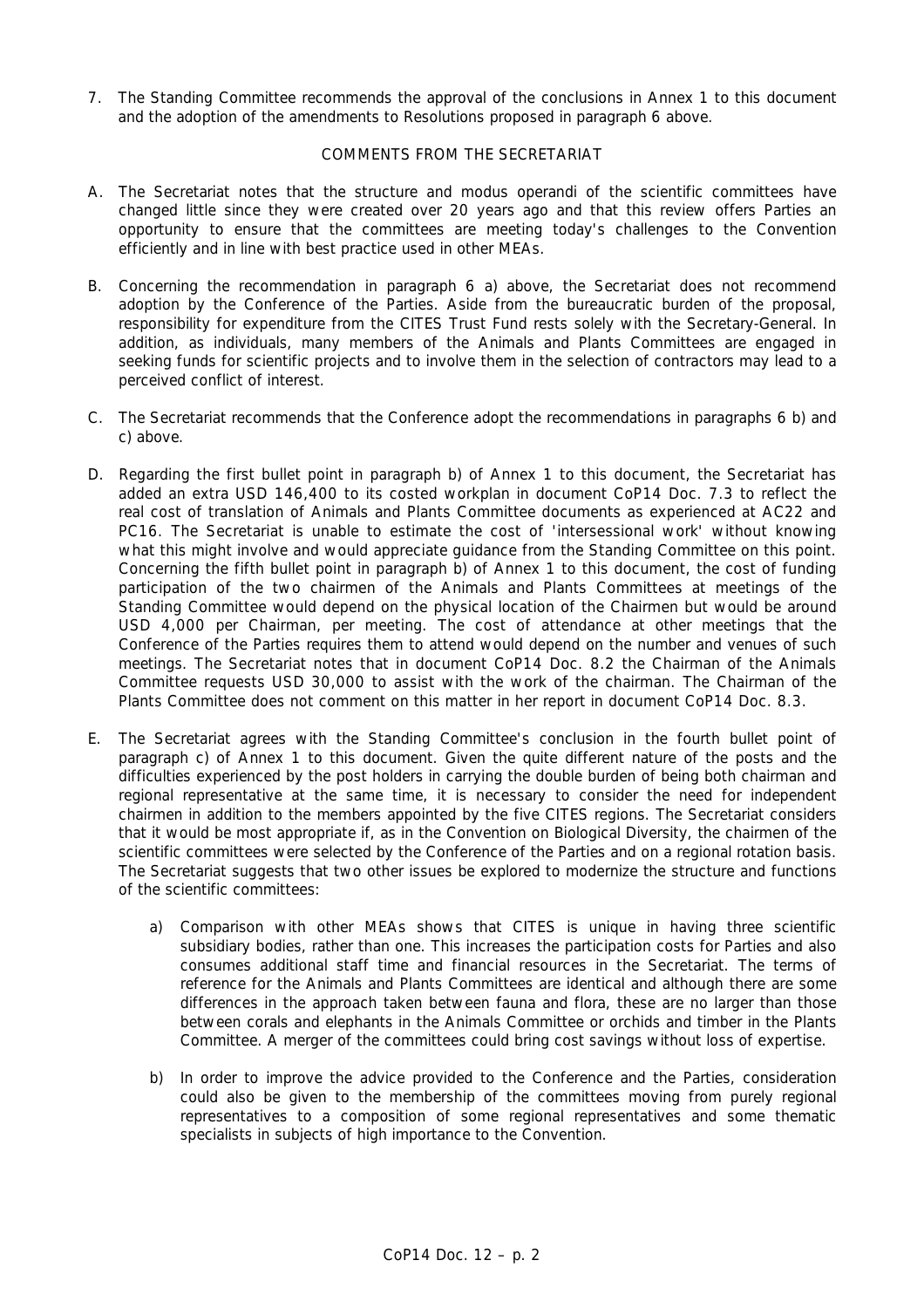Consequently, the Secretariat suggests that the Conference of the Parties adopt the following decision:

# Directed to the Standing Committee.

The Standing Committee, in cooperation with the scientific committees and the Secretariat, shall

- a) develop a costed proposal to:
	- i) merge the CITES scientific committees;
	- ii) without any change in the overall number of members, ensure that the membership of the committee reflects the need for both regional and thematic expertise; and
	- iii) provide for an independent chairman, selected by the Conference of the Parties on a regional rotation basis; and
- b) propose an amendment to Resolution Conf. 11.1 (Rev. CoP13) on Establishment of committees (and other Resolutions if necessary) at the 15th meeting of the Conference of the Parties.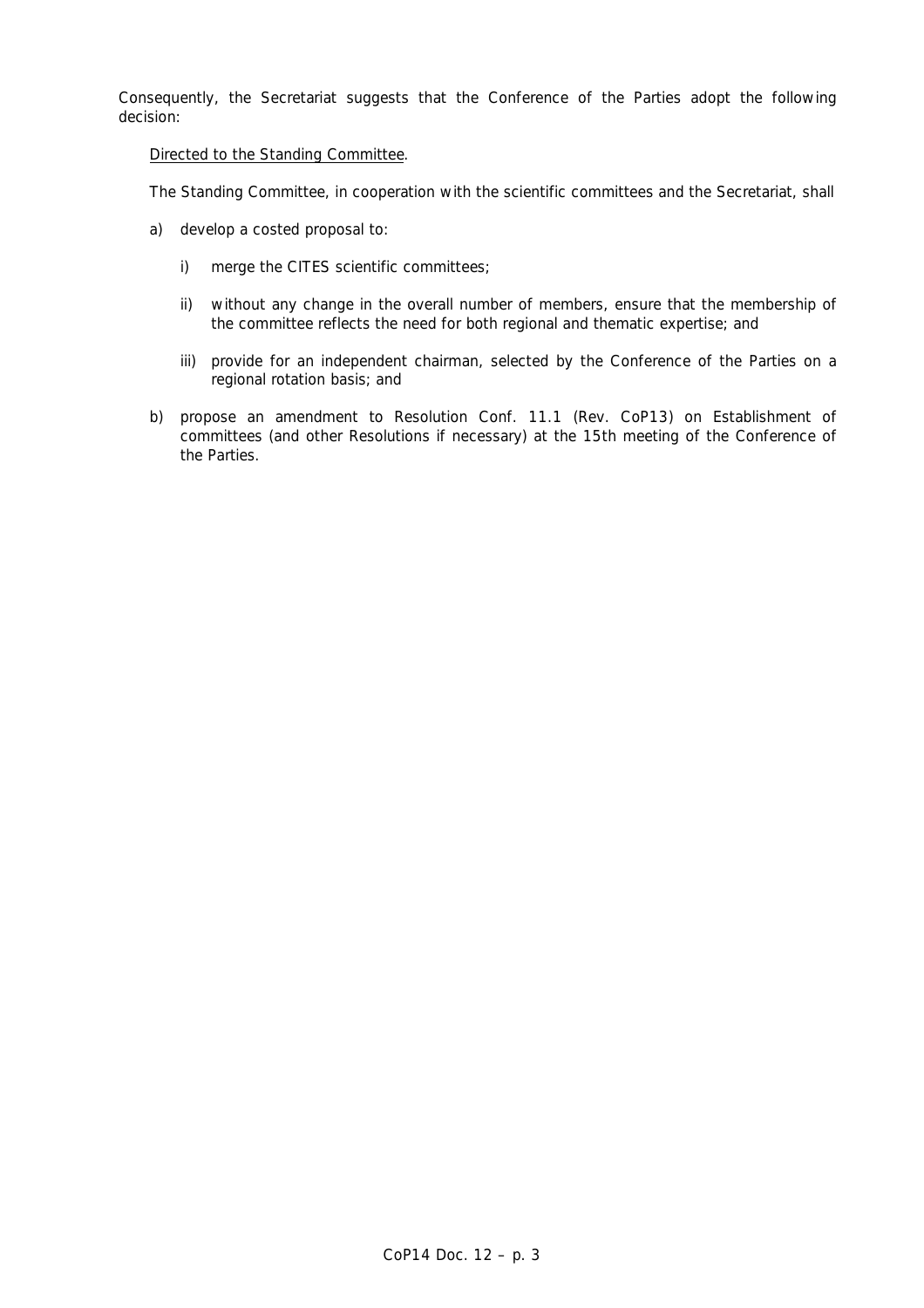# Recommendations of the External Evaluation Working Group of the Standing Committee for the Review of the Scientific Committees

# **a) Achievements of the scientific committees in relation to delegated duties**

The scientific committees achieved a generally high level of performance in the high-priority tasks assigned to them and often with very limited resources or a reliance on voluntary effort.

### **b) Gap analysis of duties performed and factors that could be compromising their performance, ways to improve or modify relevant procedures**

- To achieve increased performance, particularly in lower-priority tasks, it would be necessary to increase budgetary funds and other resources in relation to those tasks, especially for translation and intersessional work.
- Performance of the scientific committees would further improve if greater consideration were given by the Conference of the Parties and the Standing Committee at the time tasks are assigned to the scientific committees, particularly with regard to whether these tasks are within their mandates and the forthcoming Strategic Plan, and whether the tasks are adequately resourced. However, resources *per se* should not be a limiting factor.
- The scientific committees should be able to organize their working methods within the priorities allocated to them by the Conference of the Parties.
- The Conference of the Parties should take into account the workload of the committees in assigning tasks to them, but the frequency of the committee meetings should remain unchanged unless otherwise determined by the Conference of the Parties.
- Performance of the scientific committees would improve if funds were made available for the chairmen to operate and participate and represent their committees at meetings of the Standing Committee and at any other meetings that the Conference of the Parties requires them to attend.
- Their terms of reference in Resolution Conf. 11.1 (Rev. CoP13) could be revised with a view to clarifying their mandate.

#### **c) Opportunities for efficiencies in the functioning of the scientific committees**

- To promote and facilitate coordination and contact between the taxonomic expertise in regions, the Nomenclature Committee could function as a working group of the Animals and Plants Committees, but should retain its ability to take decisions intersessionally in accordance with Resolutions and Decisions of the Conference of the Parties.
- The members of the Nomenclature Committee should be elected for a fixed term lasting two intersessional CoP periods, e.g. from CoP14 to CoP16.
- The requirement of a Party/region to provide the time and resources for a regional representative to carry out his/her duties needs to be strengthened. Parties nominating members should be encouraged to commit to giving such support at the time of nomination.
- The costs and benefits of the Conference of the Parties nominating independent chairmen of the scientific committees or extra regional representatives fulfilling this role should be explored.
- The Secretariat should seek assistance from the scientific committees in the assignment of consultants and the definition of terms of reference for specific projects.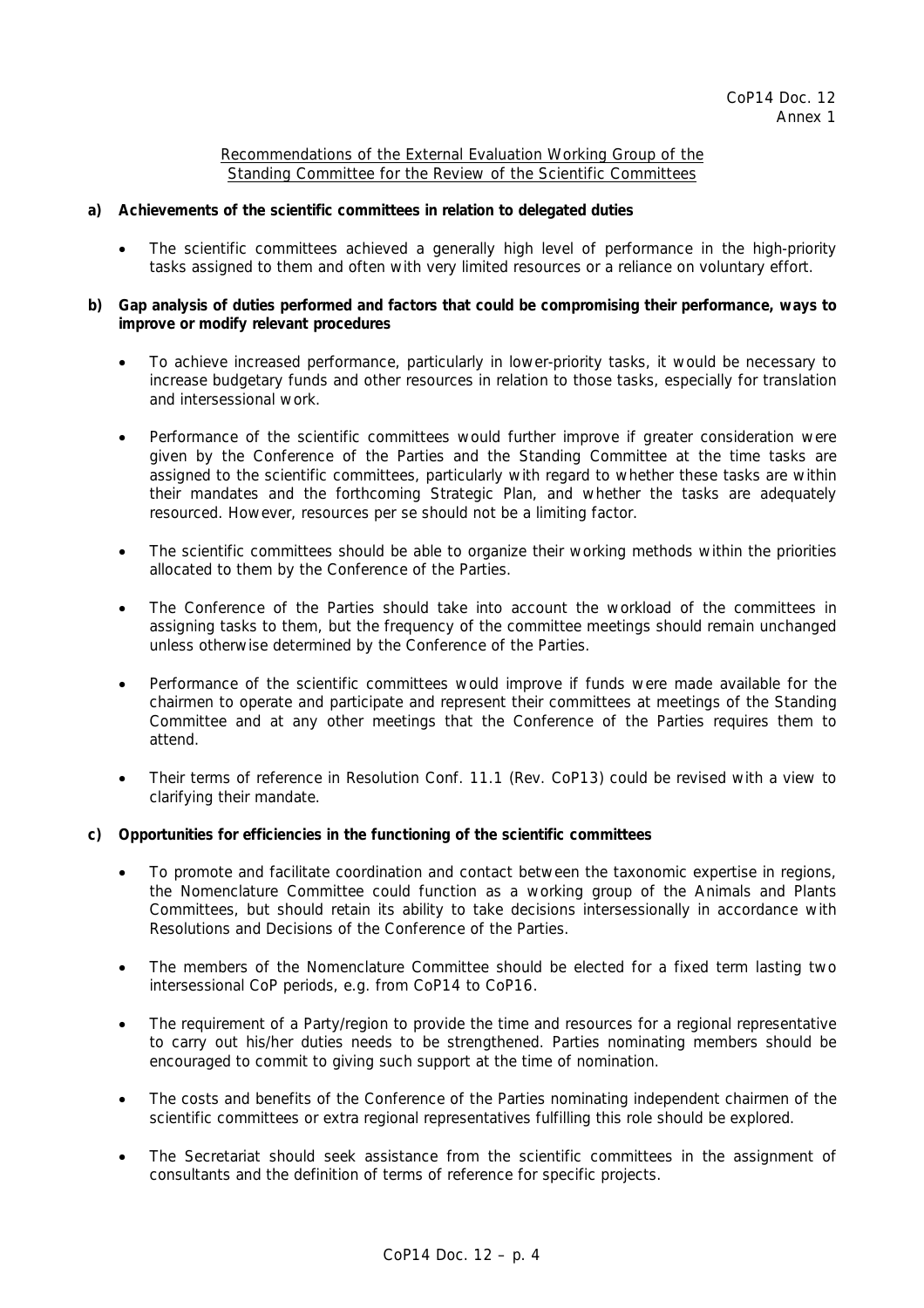# **d) Means and mechanisms to deliver the products of the revision**

- Proposals for the relevant changes to the Resolutions and Decisions of the Conference of the Parties should be used to put into effect the results of the review.
- **e) Options for ongoing or periodic review of the Committees and indicators to monitor the improvement of the performance** 
	- The review process of the performance of the scientific committees has consumed considerable resources and time and there should not be further periodic and detailed reviews. Internal monitoring through the regional reports and the reports of the scientific committees' chairmen to the Conference of the Parties and Table 3 of document SC54 Inf. 5 can be appended to the format to prepare regional reports. The Standing Committee can conduct external monitoring by examining and reviewing the indicators identified in Tables 1a and 1b of the same document.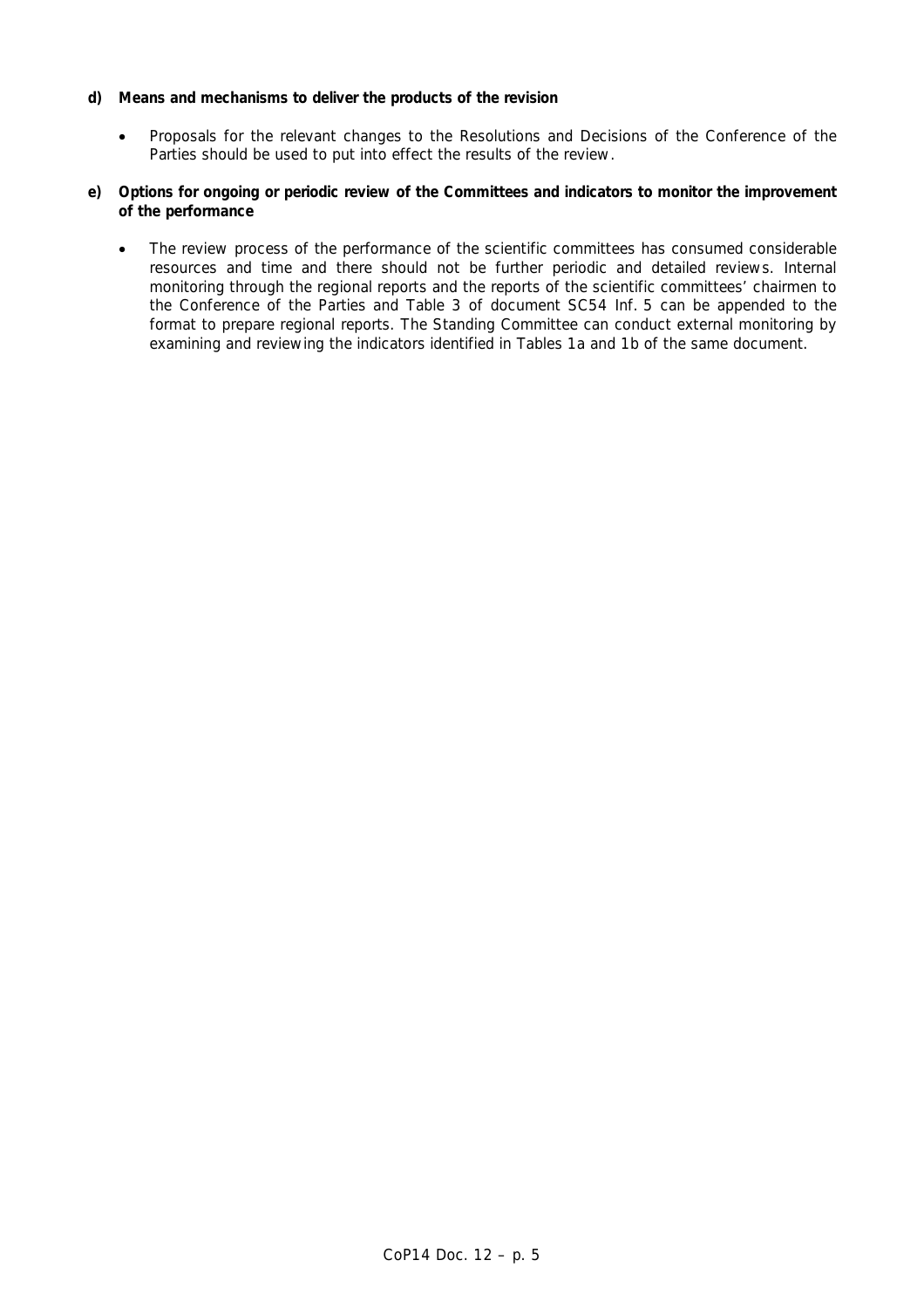NB: Text to be deleted is crossed out. Proposed new text is underlined.

# DRAFT RESOLUTION OF THE CONFERENCE OF THE PARTIES

**Conf. 12.11 (Rev. CoP134) \* Standard nomenclature and operation of the Nomenclature Committee**

RECALLING Resolution Conf. 11.22, adopted by the Conference of the Parties at its 11th meeting (Gigiri, 2000);

NOTING that biological nomenclature is dynamic;

AWARE that the names of the genera and species of several families are in need of standardization and that the current lack of a standard reference with adequate information decreases the effectiveness of the implementation of CITES in conserving the many species that are listed in the Appendices;

RECOGNIZING that the taxonomy used in the Appendices to the Convention will be most useful to the Parties if standardized by nomenclatural references;

AWARE that the Nomenclature Animals and Plants Committees have has identified names of taxa used in the Appendices to the Convention that should be changed to reflect accepted use in biology;

NOTING that these changes should be adopted by the Conference of the Parties to the Convention;

RECOGNIZING that there are several taxa included in the Appendices of which domesticated forms exist, and that in several cases the Parties have chosen to discriminate between the wild form and the domesticated form by applying a name that differs from the name cited in the standard nomenclature for the protected form;

RECOGNIZING that, in the case of new proposals for listing in the Appendices, the Parties should use adopted standard references whenever available;

CONSIDERING the great practical difficulties involved in recognizing many of the subspecies at present listed in the Appendices when they appear in trade, and the need to weigh ease of subspecies identification against reliability of information on geographic source, for enforcement purposes;

# THE CONFERENCE OF THE PARTIES TO THE CONVENTION

AGREES that species of fungi are covered by the Convention;

RECOMMENDS that:

l

- a) a subspecies be proposed for inclusion in the Appendices only if it is generally recognized as a valid taxon, and easily identifiable in the traded form;
- b) where there are identification difficulties, the problem be approached by either including the entire species in Appendix I or Appendix II or by circumscribing the range of the subspecies warranting protection and listing the populations within this area on a country basis;
- c) where there are domesticated forms of listed taxa, the Nomenclature Animals and Plants Committees recommend names for the wild and domestic forms;
- d) when submitting a proposal to amend the Appendices to the Convention, the proponent identify the reference used to describe the entity being proposed;

*<sup>\*</sup> Amended at the 13th and 14th meetings of the Conference of the Parties.*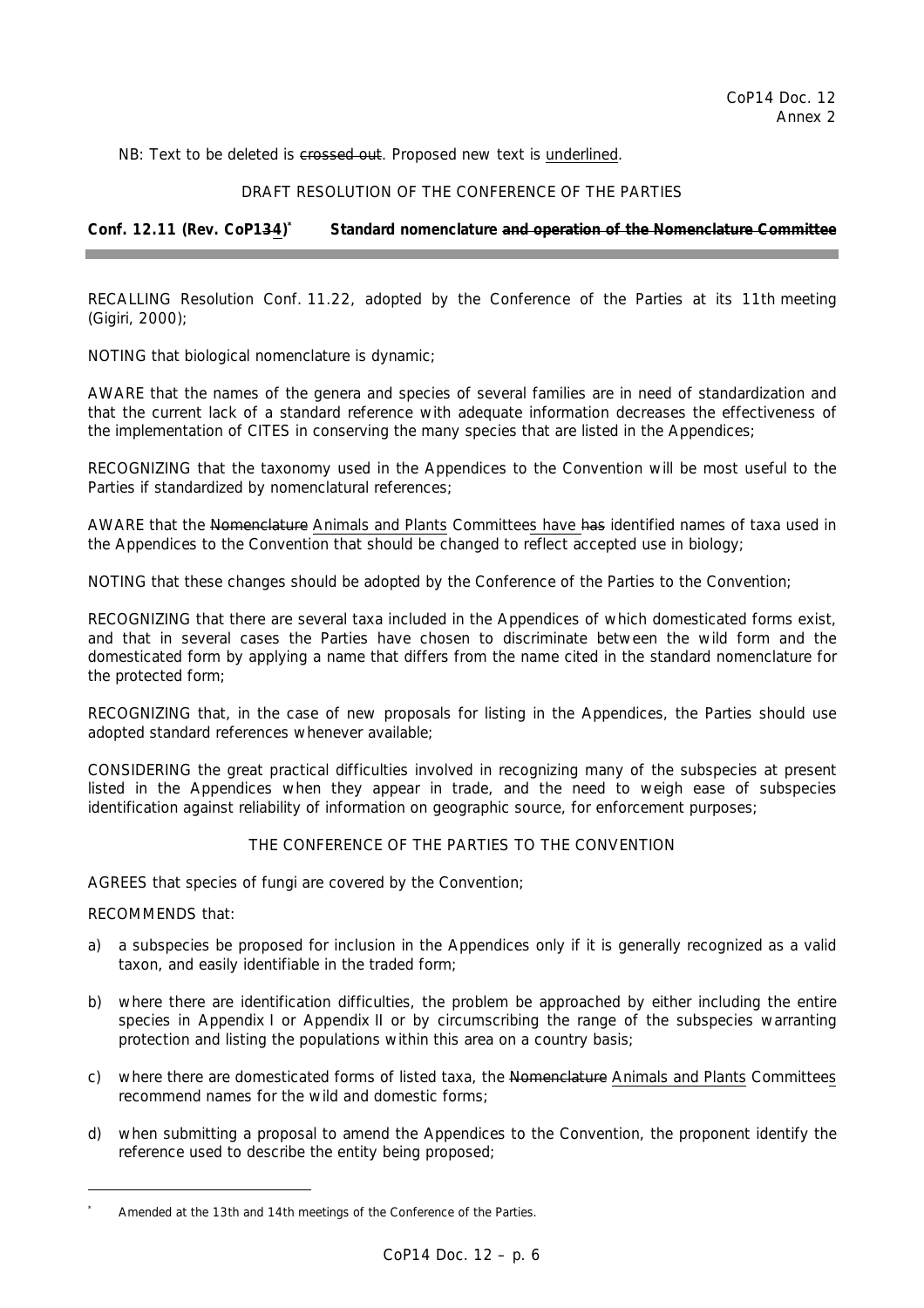- e) upon receiving proposals to amend the Appendices to the Convention, the Secretariat seek, where appropriate, the advice of the Nomenclature Animals and Plants Committees on the correct names to use for the species or other taxa in question;
- f) whenever a change in the name of a taxon included in the Appendices is proposed, the Secretariat, in consultation with the Nomenclature Animals or Plants Committee, determine whether this change would alter the scope of protection for fauna or flora under the Convention. In the case where the scope of a taxon is redefined, the Nomenclature Animals or Plants Committee shall evaluate whether acceptance of the taxonomic change would cause additional species to be included in the Appendices or listed species to be deleted from the Appendices and, if that is the case, the Depositary Government should be requested to submit a proposal to amend the Appendices in accordance with the recommendation of the Nomenclature Animals or Plants Committee, so that the original intent of the listing is retained. Such proposals should be submitted for consideration at the next regular meeting of the Conference of the Parties, at which the recommendations of the Nomenclature Animals and Plants Committees will be considered;
- g) if there is conflict regarding the choice of taxonomic authority for taxa for which no standard references have been adopted by the Conference of the Parties, countries authorizing export of animals or plants (or parts or derivatives thereof) of such taxa inform the CITES Secretariat and prospective importing countries of their preferred published taxonomic authority. 'Taxonomic authority' means a recent published paper or monograph that reviews the nomenclature of the taxon being exported and that has been reviewed by professionals in the pertinent discipline. In cases where specimens of the taxon are exported from several countries and the exporting countries do not agree, or the exporting and importing countries do not agree, on the taxonomic authority, the Nomenclature Animals or Plants Committee should determine the most appropriate taxonomic authority, until a formal recommendation to the Conference of the Parties is made. The Nomenclature Animals or Plants Committee shall include this interim decision in its report to the Conference of the Parties, for adoption. The Secretariat shall notify the Parties about the interim decision;
- h) the Secretariat be provided with the citations (and ordering information) of checklists that will be nominated for standard references at least six months before the meeting of the Conference of the Parties at which such checklists will be considered. The Secretariat shall include such information in a Notification to the Parties so that Parties can obtain copies to review if they wish before the meeting; and
- i) when the Nomenclature Animals or Plants Committee recommends a change in the name of a taxon to be used in the Appendices, it also provide an evaluation of the implications for the implementation of the Convention;

RECOMMENDS the following procedure for updating current standard nomenclatural references and adoption of new ones:

- a) the process for updating current standard nomenclatural references and adoption of new ones shall be initiated directly by the Animals or Plants Committee on its own initiative or by the submission of a proposal to the Committees by:
- i) one or more Parties;
	- ii) the Secretariat, on its own initiative or in response to information it has received from the Parties;
- b) proposed changes shall be based on recognized taxonomic publications. In the case where a proposed amendment to the nomenclatural status of a taxon is still under discussion, the new taxonomy should not be adopted;

*[Formerly in Annex 3 of Resolution Conf. 11.1 (Rev. CoP13)]* 

RESOLVES that the Secretariat, in consultation with the Nomenclature Animals or Plants Committee, may make orthographic changes in the lists of species included in the Appendices to the Convention, without consulting the Conference of the Parties, and it shall inform the Parties of those changes;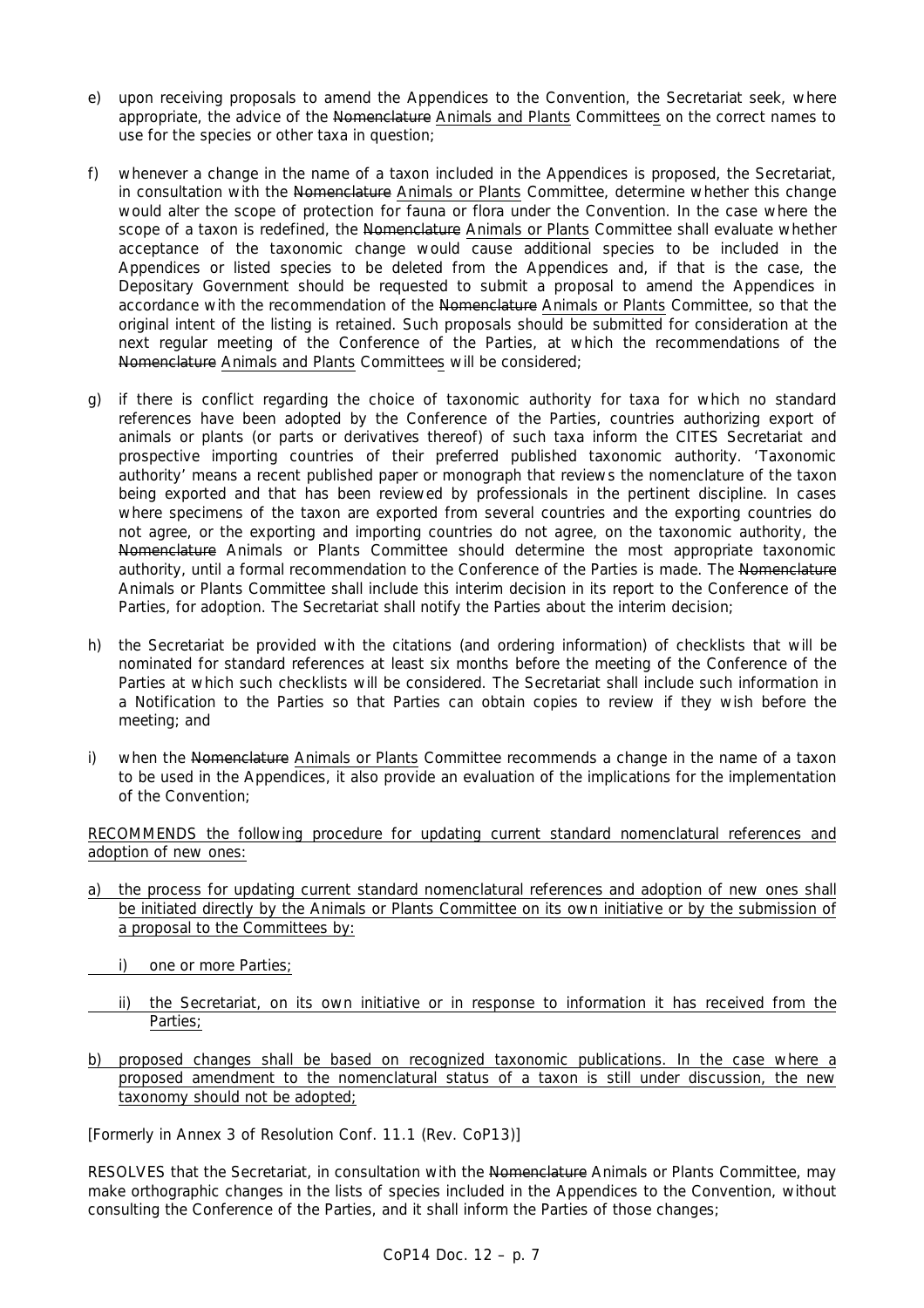ADOPTS the taxonomic and nomenclatural references listed in the Annex to this Resolution as the official standard references for species included in the Appendices;

RECOGNIZES the *Checklist of CITES Species*, compiled by the UNEP World Conservation Monitoring Centre, 20035, and its updates, as an official digest of scientific names contained in the standard references, that fully reflects the taxonomy and nomenclature contained in the original species proposals, the recommendations of the Nomenclature Animals or Plants Committee and all accepted names included in the standard references that have been adopted by the Conference of the Parties for species included in the Appendices;

AGREES that the adoption of a standard checklist or reference by the Conference of the Parties does not by itself change the status vis-à-vis CITES of any entity, whether it is listed in the Appendices or not, and the status of the entity remains as intended in the proposal adopted by the Conference unless specifically changed by the adoption of a further amendment proposal;

URGES Parties to assign to their Scientific Authorities the principal responsibility for:

- a) interpretation of the listings;
- b) consultation with the CITES Nomenclature Animals or Plants Committee as appropriate;
- c) identification of nomenclatural issues that may warrant further review by the appropriate CITES committee and preparation of proposals to amend the Appendices if appropriate; and
- d) supporting and cooperating in the development and maintenance of the checklists;

REQUESTS the Secretariat to make each standard reference for Orchidaceae available to the Parties immediately after its completion; and

REPEALS Resolution Conf. 11.22 (Gigiri, 2000) – Standard nomenclature.

**Annex List of standard references adopted by the Conference of the Parties** 

# **FAUNA**

[No changes proposed in the context of the review of the scientific committees]

# **FLORA**

- *The Plant-Book*, second edition, [D. J. Mabberley, 1997, Cambridge University Press (reprinted with corrections 1998)] for the generic names of all plants included in the Appendices of the Convention, unless they are superseded by standard checklists adopted by the Conference of the Parties).
- *A Dictionary of Flowering Plants and Ferns*, 8th edition, (J. C. Willis, revised by H. K. Airy Shaw, 1973, Cambridge University Press) for generic synonyms not mentioned in *The Plant-Book*, unless they are superseded by standard checklists adopted by the Conference of the Parties as referenced below in paragraphs c) to k).
- *A World List of Cycads* (D. W. Stevenson, R. Osborne and K. D. Hill, 1995; In: P. Vorster (Ed.), Proceedings of the Third International Conference on Cycad Biology, pp. 55-64, Cycad Society of South Africa, Stellenbosch) and its updates accepted by the Nomenclature Plants Committee, as a guideline when making reference to names of species of Cycadaceae, Stangeriaceae and Zamiaceae.
- *CITES Bulb Checklist* (A. P. Davis *et al*., 1999, compiled by the Royal Botanic Gardens, Kew, United Kingdom of Great Britain and Northern Ireland) and its updates accepted by the Nomenclature Plants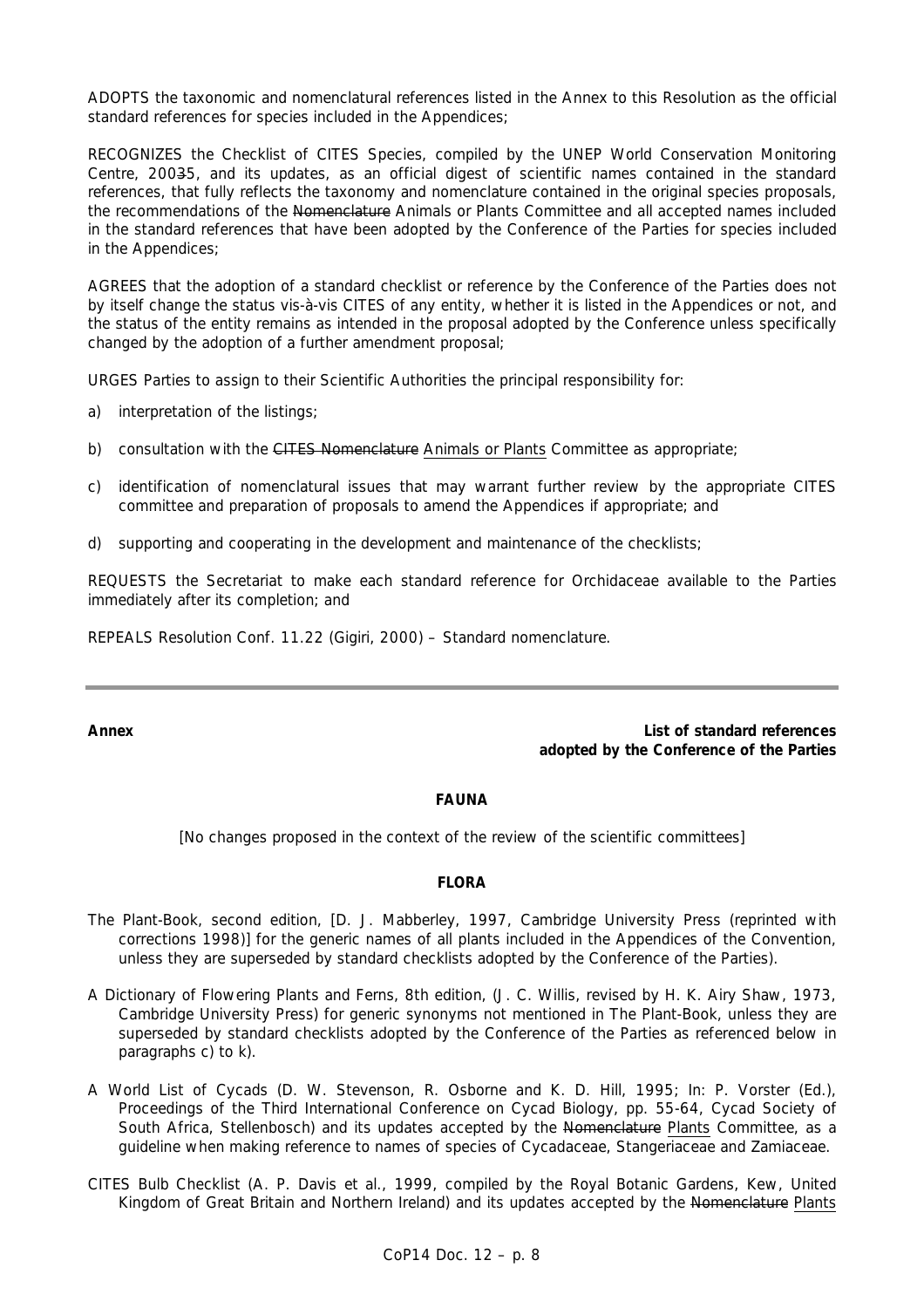Committee, as a guideline when making reference to the names of species of *Cyclamen* (Primulaceae) and *Galanthus* and *Sternbergia* (Liliaceae).

- *CITES Cactaceae Checklist,* second edition, (1999, compiled by D. Hunt, Royal Botanic Gardens, Kew, United Kingdom of Great Britain and Northern Ireland) and its updates accepted by the Nomenclature Plants Committee, as a guideline when making reference to names of species of Cactaceae.
- *CITES Carnivorous Plant Checklist,* second edition, (B. von Arx *et al.*, 2001, Royal Botanic Gardens, Kew, United Kingdom of Great Britain and Northern Ireland) and its updates accepted by the Nomenclature Plants Committee, as a guideline when making reference to names of species of *Dionaea, Nepenthes* and *Sarracenia*.
- *CITES Aloe and Pachypodium Checklist* (U. Eggli *et al.*, 2001, compiled by Städtische Sukkulenten-Sammlung, Zurich, Switzerland, in collaboration with Royal Botanic Gardens, Kew, United Kingdom of Great Britain and Northern Ireland) and its updates accepted by the Nomenclature Plants Committee, as a guideline when making reference to the names of species of *Aloe* and *Pachypodium.*
- *World Checklist and Bibliography of Conifers* (A. Farjon, 2001) and the updates accepted by the Nomenclature Plants Committee, as a guideline when making reference to the names of species of *Taxus.*
- *CITES Orchid Checklist*, (compiled by the Royal Botanic Gardens, Kew, United Kingdom of Great Britain and Northern Ireland) and the updates accepted by the Nomenclature Plants Committee, as a guideline when making reference to the names of species of *Cattleya, Cypripedium, Laelia, Paphiopedilum, Phalaenopsis, Phragmipedium, Pleione* and *Sophronitis* (Volume 1, 1995); *Cymbidium, Dendrobium, Disa, Dracula* and *Encyclia* (Volume 2, 1997); and *Aerangis, Angraecum, Ascocentrum, Bletilla, Brassavola, Calanthe, Catasetum, Miltonia, Miltonioides* and *Miltoniopsis, Renanthera, Renantherella, Rhynchostylis, Rossioglossum, Vanda* and *Vandopsis* (Volume 3, 2001).
- *The CITES Checklist of Succulent Euphorbia Taxa (Euphorbiaceae), Second edition* (S. Carter and U. Eggli, 2003, published by the Federal Agency for Nature Conservation, Bonn, Germany) following notification of its publication and comments from the Parties, and the updates accepted by the Nomenclature Plants Committee, as a guideline when making reference to the names of species of succulent euphorbias.
- *Dicksonia species of the Americas* (2003, compiled by Bonn Botanic Garden and the Federal Agency for Nature Conservation, Bonn, Germany) following notification of its publication and comments from the Parties and the updates accepted by the Nomenclature Plants Committee, as a guideline when making reference to the names of species of *Dicksonia.*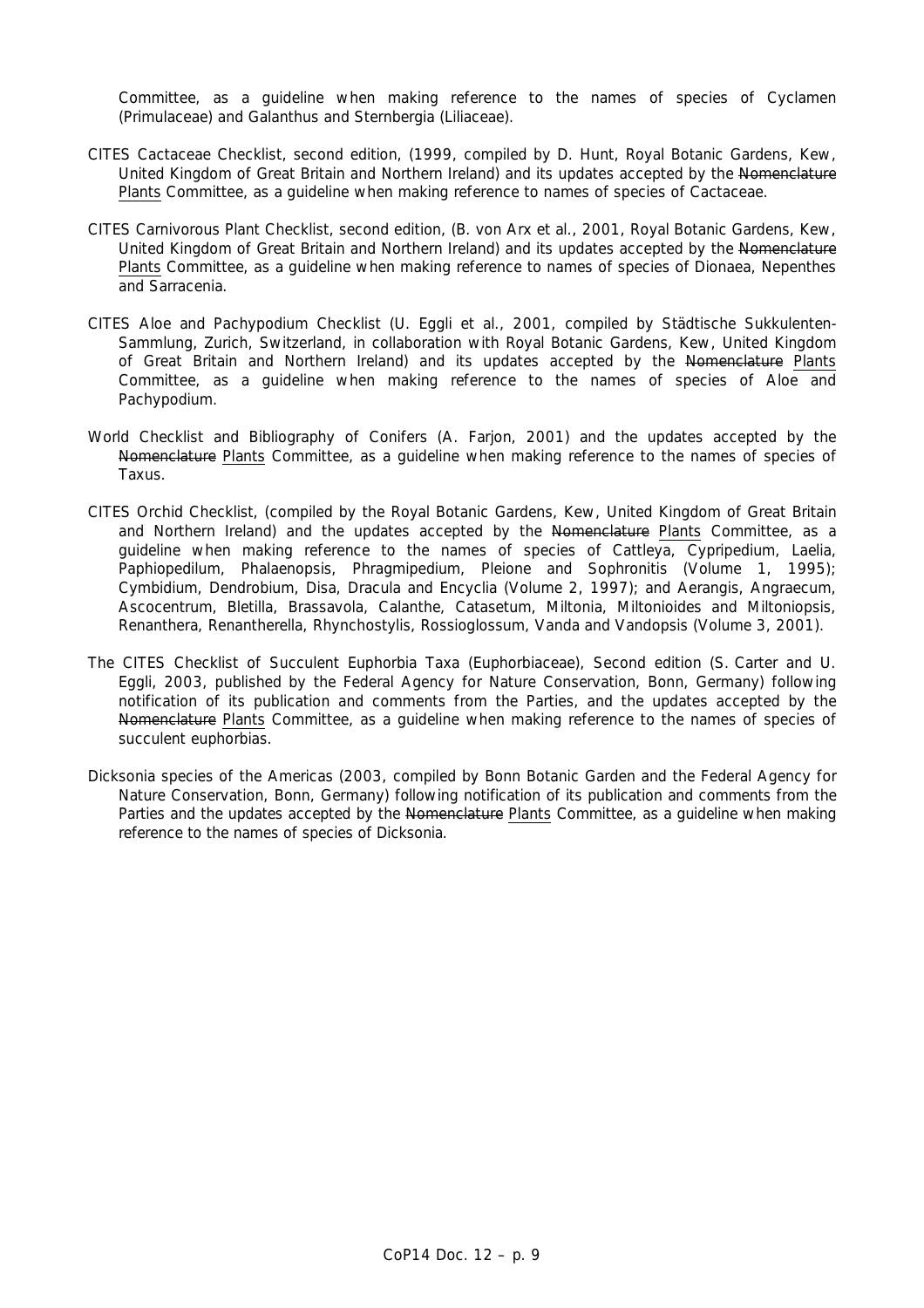NB: Text to be deleted is crossed out. Proposed new text is underlined.

# DRAFT RESOLUTION OF THE CONFERENCE OF THE PARTIES

# **Conf. 11.1 (Rev. CoP134)**

**\* Establishment of committees** 

RECALLING Resolution Conf. 9.1 (Rev.), adopted by the Conference of the Parties at its ninth meeting (Fort Lauderdale, 1994) and amended at its 10th meeting (Harare, 1997), relating to the establishment of committees;

RECOGNIZING that Rules of Procedure common to all committees are an essential requirement for formal meetings;

#### THE CONFERENCE OF THE PARTIES TO THE CONVENTION

#### Regarding the establishment of committees

AGREES to formalize a system for the appointment of committees of the Conference of the Parties and to establish procedures to be followed when committees are created;

#### RESOLVES that:

l

- a) there shall be a permanent Standing Committee of the Conference of the Parties, which shall be the senior Committee, and shall report to the Conference of the Parties;
- b) there shall be an Animals Committee and a Plants Committee a Nomenclature Committee, which shall report to the Conference of the Parties at its meetings and, if so requested, to the Standing Committee between meetings of the Conference of the Parties;
- c) the Conference of the Parties may appoint additional committees as the need arises;
- d) the Conference of the Parties or the Standing Committee may appoint working groups with specific terms of reference as required to address specific problems. These working groups shall have a defined life span which shall not exceed the period until the next meeting of the Conference of the Parties, at which time it may be renewed if necessary. They shall report to the Conference of the Parties and, if so requested, to the Standing Committee;
- e) the Rules of Procedure to be adopted by the Standing Committee shall apply to other committees as far as is practicable;
- f) regional representatives shall be elected by the Conference of the Parties as members of the Standing Committee;
- g) to the extent possible, the Secretariat shall make provision for the payment, if requested, of reasonable and justifiable travel expenses of members, including attendance at the relevant committee meetings, and other expenses of the chairmen of the Standing Committee, the Animals Committee and the Plants Committee and Nomenclature Committee, for representatives from developing countries, countries with economies in transition and Small Island Developing States;
- h) all committees established by the Conference of the Parties shall be listed in annexes to this Resolution; and

*<sup>\*</sup> Amended at the 13th and 14th meetings of the Conference of the Parties.*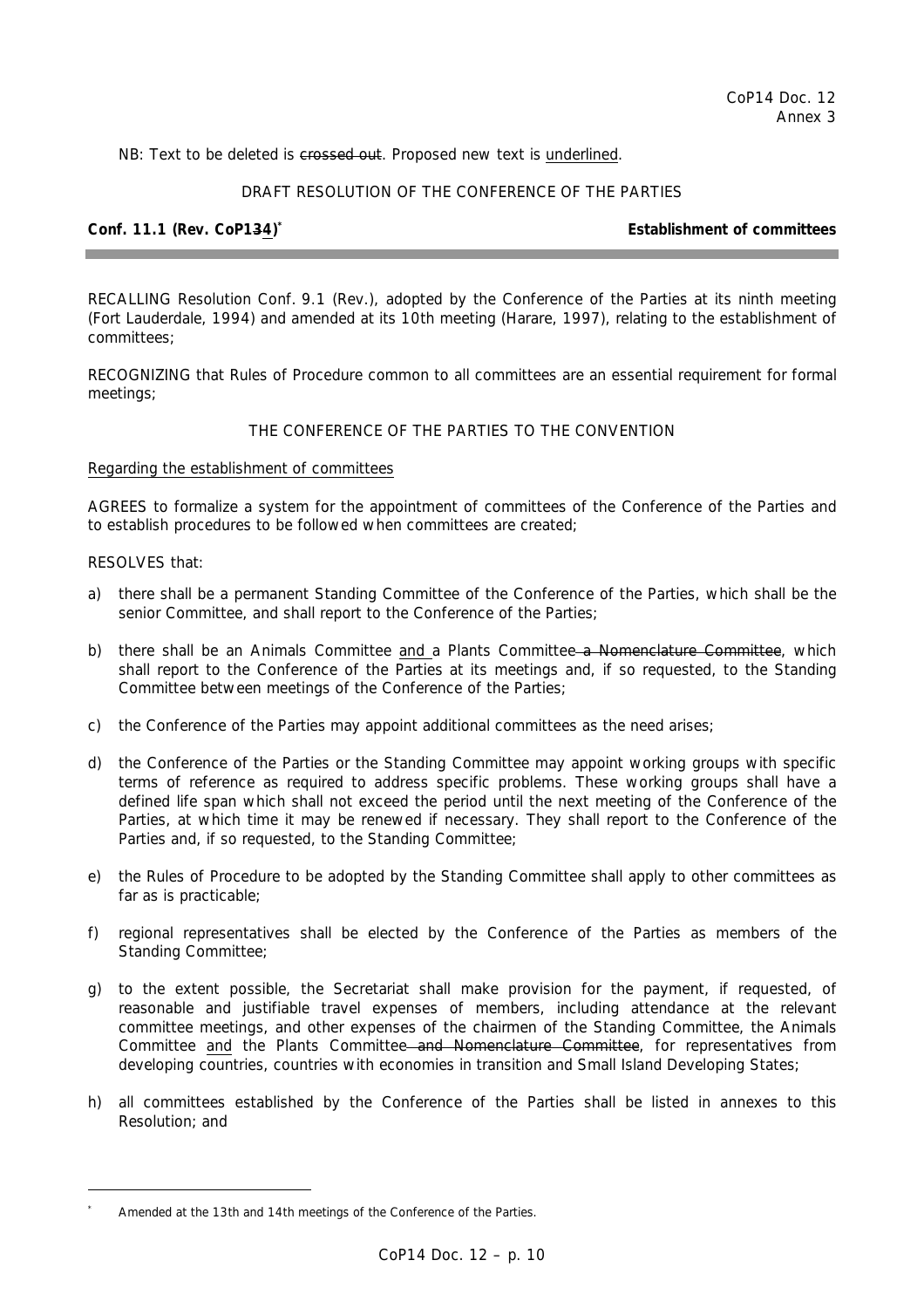i) the Secretariat shall, upon request by a committee chairman, provide secretarial services when such services can be met within the approved budget of the Secretariat;

# Regarding regional representation in the Standing Committee

RECOMMENDS that the following guidelines be implemented:

- A. Selection of regional members and alternate regional members
	- a) In the selection of regional members and alternate regional members, the following considerations should be taken into account:
		- i) for regions with one member and one alternate member, a rotation in the selection is recommended; and
		- ii) for regions with more than one member and one alternate member, the selection should try to achieve a balanced representation (geopolitical, cultural, ecological);
	- b) The regional candidatures should be officially submitted by the interested Parties through a governmental channel, at least 120 days before a meeting of the Conference of the Parties. These candidatures should be communicated to all the Parties of the region through the Secretariat;
	- c) If more candidatures are submitted than there are positions available for any region, a vote should take place in a session of the Parties of that region to be held during the meeting of the Conference of the Parties. To be elected, a candidate should obtain an absolute majority (i.e. more than half the votes). Only the delegations duly accredited by the Conference should have the right to vote. The election should take place during the second week of the meeting; and
	- d) The election of a member and of the alternate should take place at the end of the term of office of their predecessors, in accordance with the above-mentioned procedure, through successive votes during a single process; and

#### B. Timing of replacement of members and alternate members

 The terms of office of the regional members shall commence at the close of the regular meeting at which they are elected and shall expire at the close of the second regular meeting thereafter. The Resolution does not refer to alternate members but it may be assumed that the same rule applies. It is followed in the paragraphs below:

- a) for regions with one member and one alternate member, the selection may be conducted as it has been so far, taking into account however the recommendation made in paragraph A a) i); and
- b) for regions with more than one member and one alternate member, to guarantee some continuity, not all members and alternate members should be changed at the same meeting;

#### Regarding regional sessions at meetings of the Conference of the Parties

#### AGREES that:

- a) the regional sessions have an official character and should have an agenda. Proceedings should be prepared concerning the proposals and agreements dealt with;
- b) the chairman of each regional session should be the representative of a regional member of the Standing Committee; and
- c) each region has specific tasks to fulfil, as follows:
	- i) selection, if appropriate, of members and alternate members of the Standing Committee, which are Parties;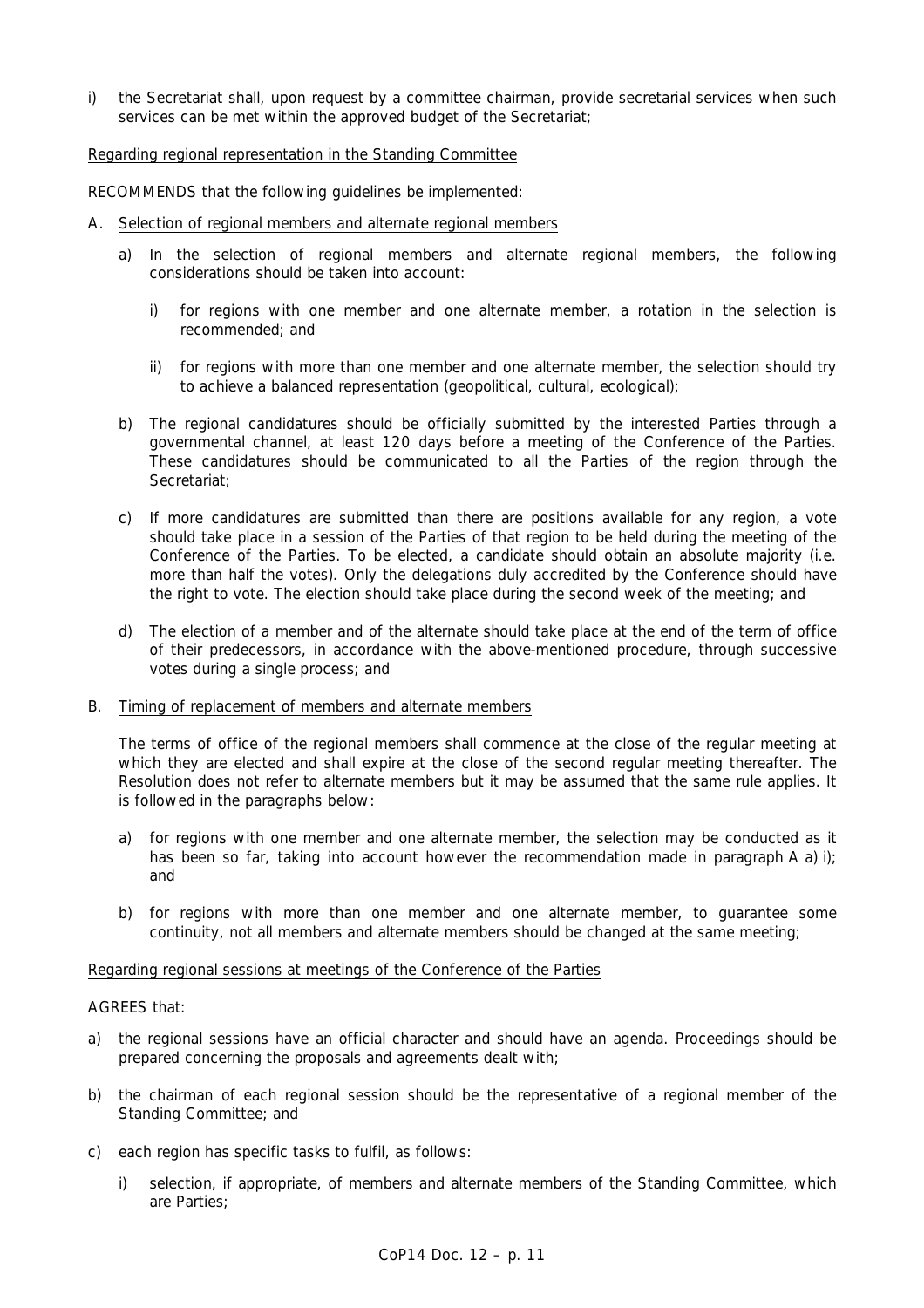- ii) selection of the members and alternate members of the Animals and Plants Committees. In accordance with Annex 2 of this Resolution the members and alternate members of the Animals and Plants Committees are persons. The persons to be chosen should be experts in animals or plants in general and with regard to the region they are representing in particular;
- iii) the regions with more than one member should decide the way the representation should be exercised until the next meeting of the Conference. This should be reviewed at each meeting; and
- iv) other tasks depending to a large extent on the agenda of the meeting of the Conference of the Parties. The regional representatives, perhaps with the help of their alternates, should establish the agenda of the session before the session. This agenda should cover the points mentioned in subparagraphs i) and ii) and provide for discussion of the main items of the agenda of the meeting to be considered by the Conference of the Parties, at plenary sessions or at sessions of Committees I and II, in particular those of special interest to the region concerned; and

# Regarding regional representation in the Animals and Plants Committees

RECOMMENDS that the following guidelines be implemented:

- A. Election of the candidates
	- a) The proposals for Parties proposing candidates as representatives should confirm, at the time of nomination, that the candidate will be supported by the relevant Governments in order to ensure as far as possible and that they will obtain the necessary means to undertake their activities;
	- b) The names of the proposed candidates, and their *curricula vitae*, should be circulated to the Parties of the region concerned at least 120 days before the meeting of the Conference of the Parties at which the representatives will be elected;
	- c) Ideally the candidates should be associated with a Scientific Authority, have adequate knowledge of CITES and receive sufficient institutional support to carry out their duties. This information should also be included in the *curricula vitae;* and
	- d) As long as the regional representatives are persons, a Party shall not be accepted as a proposed candidate subject to a later identification of the person concerned by the Party; and

#### B. Timing of replacement of members and alternate members

- a) If the same procedure as that for the Standing Committee is applied, the present members and alternate members should be replaced as follows:
	- i) for regions with one member and one alternate member, the selection should be conducted as it has been for the Standing Committee, taking into account however that a rotation in the selection is recommended; and
	- ii) for regions with two members and two alternate members, to guarantee some continuity, the two members should not be changed at the same meeting;
- b) As alternate members are alternates of specified members, they should be elected at the same time as the members; and
- c) If a region wishes to re-elect a member or alternate member, there is nothing to prevent it from doing so; and

REPEALS Resolution Conf. 9.1 (Rev.) (Fort Lauderdale, 1994, as amended at Harare, 1997) – Establishment of committees.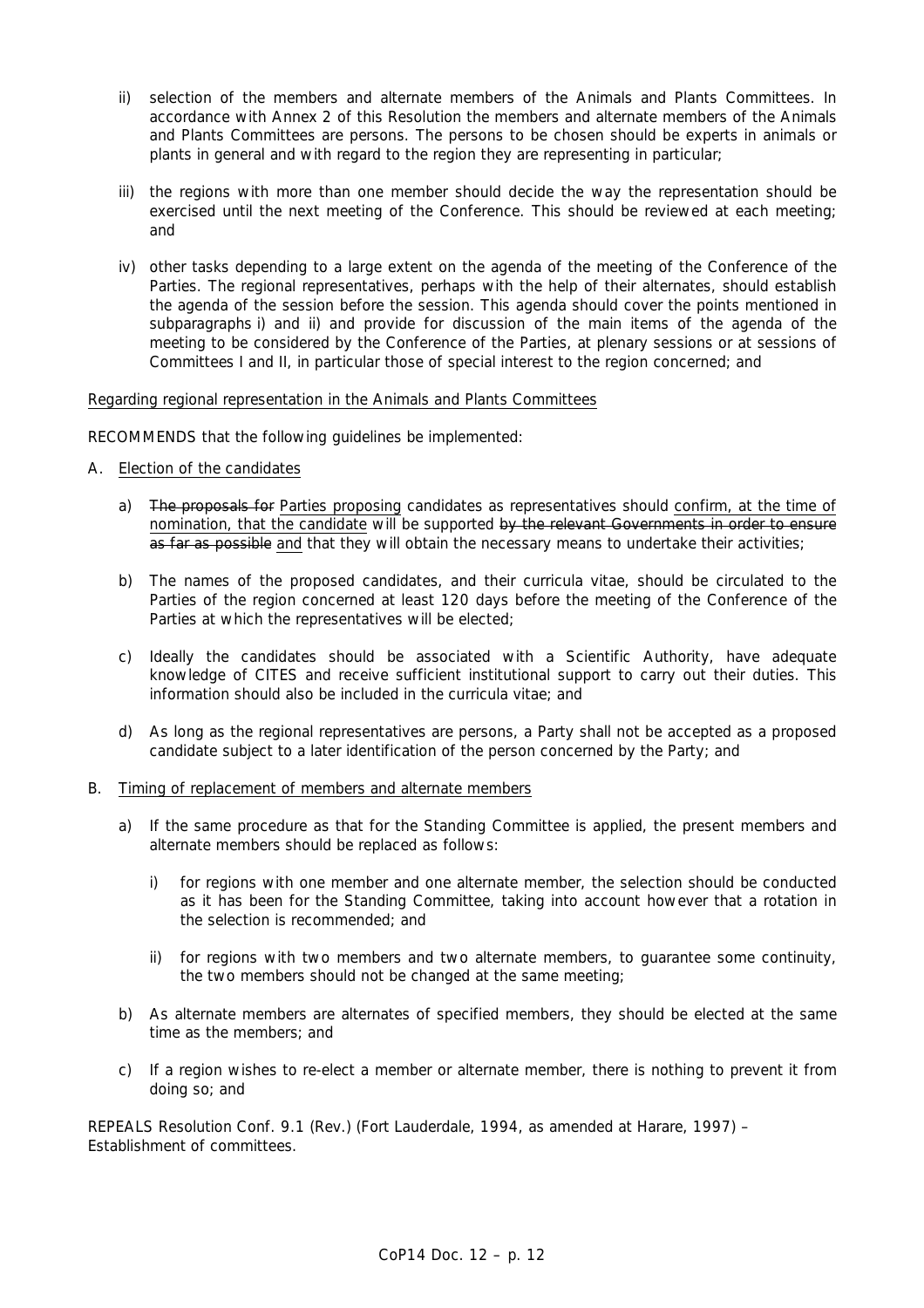[No changes proposed in the context of the review of the scientific committees]

# **Annex 2 Establishment of the Animals and Plants Committees of the Conference of the Parties**

REALIZING the many problems faced by the Conference of the Parties and individual Parties concerning the lack of biological data and expert knowledge of animal and plant trade and management;

RECOGNIZING that an effective method of evaluating whether a species is appropriately listed in the CITES Appendices requires a periodic review of its biological and trade status;

RECOGNIZING the need to identify those Appendix-II species that are subject to levels of significant international trade and for which scientific information on the capacity of the species to withstand such levels of trade is insufficient to satisfy the requirements of Article IV, paragraph 3, of the Convention;

RECOGNIZING that the bulk of the world's biodiversity occurs in Africa, Asia, and Central and South America, and also that the majority of animal and plant species listed in the Appendices of the Convention are from these regions;

AWARE that there are only three Parties in the North American region, but more than 40 in Africa, more than 25 in South and Central America and the Caribbean, and more than 20 in Asia, which, in addition, stretches from Israel in the west to Japan in the east;

RECOGNIZING that biological nomenclature of species may differ from country to country;

NOTING that such biological nomenclature is not static;

RECOGNIZING that the nomenclature used in the Appendices to the Convention will be most useful to the Parties if standardized;

RECALLING that Recommendation Conf. S.S. 1.7, adopted at the special working session of the Conference of the Parties (Geneva, 1977), recognized the need for the standardization of the nomenclature used in the Appendices;

*[Formerly in the preamble to Annex 3]* 

# THE CONFERENCE OF THE PARTIES TO THE CONVENTION

RESOLVES to re-establish the Animals and Plants Committees of the Conference of the Parties, with the following terms of reference:

 within the policy agreed to by the Conference of the Parties, the Animals and Plants Committees shall:

- a) provide scientific advice and guidance to the Conference of the Parties, the other committees, working groups and the Secretariat, on all matters relevant to international trade in animal and plant species included in the Appendices, which may include proposals to amend the Appendices;
- b) assist the Nomenclature Committee in the development and maintainenance of a standardized list of species names; deal with nomenclatural issues by carrying on the following tasks: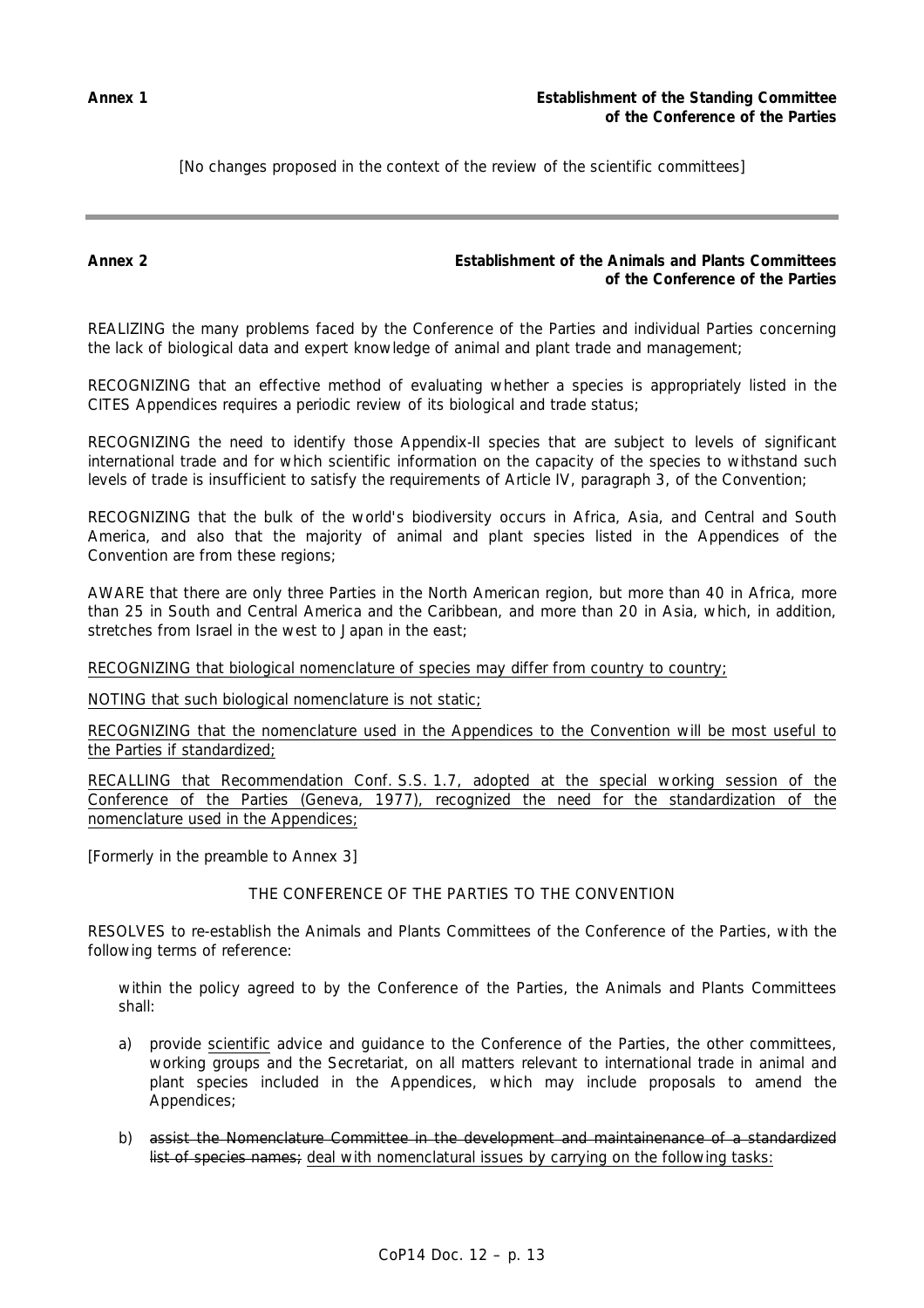- i) cause standardized nomenclatural references for animal and plant taxa, to the level of subspecies or botanical variety and including synonyms, to be prepared, or propose for adoption existing nomenclatural references, as appropriate, for all species listed in the Appendices to the Convention;
- ii) upon its acceptance of a new or updated reference (or part thereof) for a given taxon, after following the procedure described below, present this to the Conference of the Parties for adoption as the standard reference for that taxon;
- iii) ensure that the highest priorities in developing the standard reference lists of animal and plant names and synonyms be:
- A. species names of animals and plants listed at the species level in the Appendices;
	- B. generic names of animals and plants listed at the genus or family level in the Appendices; and
	- C. family names of animals and plants listed at the family level in the Appendices;
	- iv) review the existing Appendices with regard to the correct use of zoological and botanical nomenclature;
	- v) upon request from the Secretariat, review proposals to amend the Appendices to ensure that correct names for the species and other taxa in question are used;
	- vi) ensure that changes in nomenclature recommended by a Party do not alter the scope of protection of the taxon concerned; and
	- vii) make recommendations on nomenclature to the Conference of the Parties, other committees, working groups and the Secretariat;

# *[Formerly in Annex 3]*

- c) assist the Secretariat with the implementation of the Resolution on the Identification Manual and Decisions related to it and, upon request of the Secretariat, review proposals to amend the Appendices with regard to possible identification problems;
- d) cooperate with the Secretariat on the implementation of its programme of work to assist Scientific Authorities;
- e) develop regional directories that list the botanists and zoologists in each region who are experts in CITES-listed species;
- f) establish a list of those taxa included in Appendix II that are considered as being significantly affected by trade, and review and assess all available biological and trade information including comments by the range States on these taxa to:
	- exclude all species for which there is adequate information to conclude that trade is not having a significant detrimental effect on their populations;
	- ii) formulate recommendations for remedial measures for those species for which trade is believed to be having a detrimental effect; and
	- iii) establish priorities for projects to collect information for those species for which there is insufficient information available on which to base a judgement as to whether the level of trade is detrimental; *[contained in Resolution Conf. 12.8 (Rev. CoP13)]*
- assess information on those species for which there is evidence of a change in the volume of trade or for which specific information is available to indicate the necessity for review; *[contained in Resolution Conf. 12.8 (Rev.CoP13)]*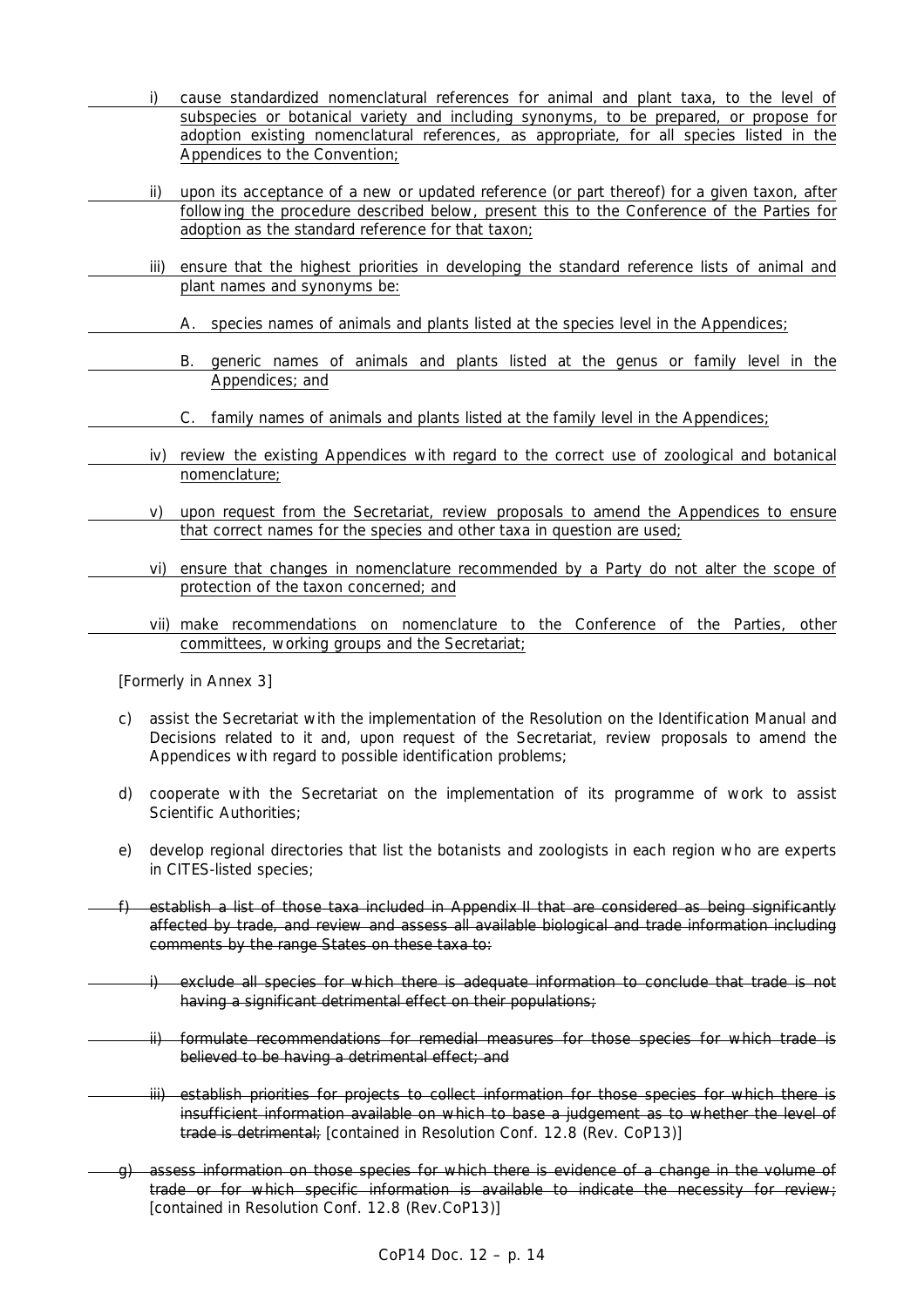- undertake a periodic review of animal or plant species included in the CITES Appendices by:
	- establishing a schedule for reviewing the biological and trade status of these species;
		- ii) identifying problems or potential problems concerning the biological status of species being traded;
			- iii) consulting the Parties on the need to review specific species, working directly with the range States in the selection process, and seeking their assistance in such reviews; and
			- iv) preparing and submitting amendment proposals resulting from the review, through the Depositary Government, for consideration at meetings of the Conference of the Parties; *[included in a draft Resolution in document CoP14 Doc. 66]*
	- if) make available advice on management techniques and procedures for range States requesting such assistance;
	- jg) draft resolutions on scientific matters related to animals or plants, for consideration by the Conference of the Parties, with a budget for the work involved and an indication of the source of funding;
	- kh) perform any other functions that may be entrusted to them by the Conference of the Parties or the Standing Committee; and
	- li) report to the Conference of the Parties and, if so requested, to the Standing Committee, on the activities they have carried out or supervised between meetings of the Conference;

RESOLVES further that the Animals Committee shall also deal with issues related to the transport of live animals; *[contained in Resolution Conf. 10.21]*

AGREES that in giving instructions to the Animals and Plants Committees, the Conference of the Parties should pay due attention to whether the nature of the work is within their mandate and whether the committees have the time and personnel to undertake such work.

DETERMINES that:

- a) the membership of the Animals and Plants Committees shall consist of:
	- i) a person chosen by each of the major geographic regions consisting of North America and Oceania; and
	- ii) two persons chosen by each of the major geographic regions consisting of Africa, Asia, Central and South America and the Caribbean, and Europe;
	- iii) a specialist on zoological nomenclature (Animals Committee) and a specialist on botanical nomenclature (Plants Committee) appointed by the Conference of the Parties;
- b) each person chosen as an alternate member for a member described in paragraph a) i) or ii), shall be represented at meetings as a regional member only in the absence of the member for whom he/she is the alternate;
- c) the membership of the Committees shall be reviewed at every regular meeting of the Conference of the Parties. The terms of office of the regional members shall commence at the close of the regular meeting at which they are elected and shall expire at the close of the second regular meeting thereafter;
- d) any Party shall be entitled to be represented at meetings of the Committees as an observer;
- e) a Chairman and a Vice-Chairman shall be elected by the Committee; and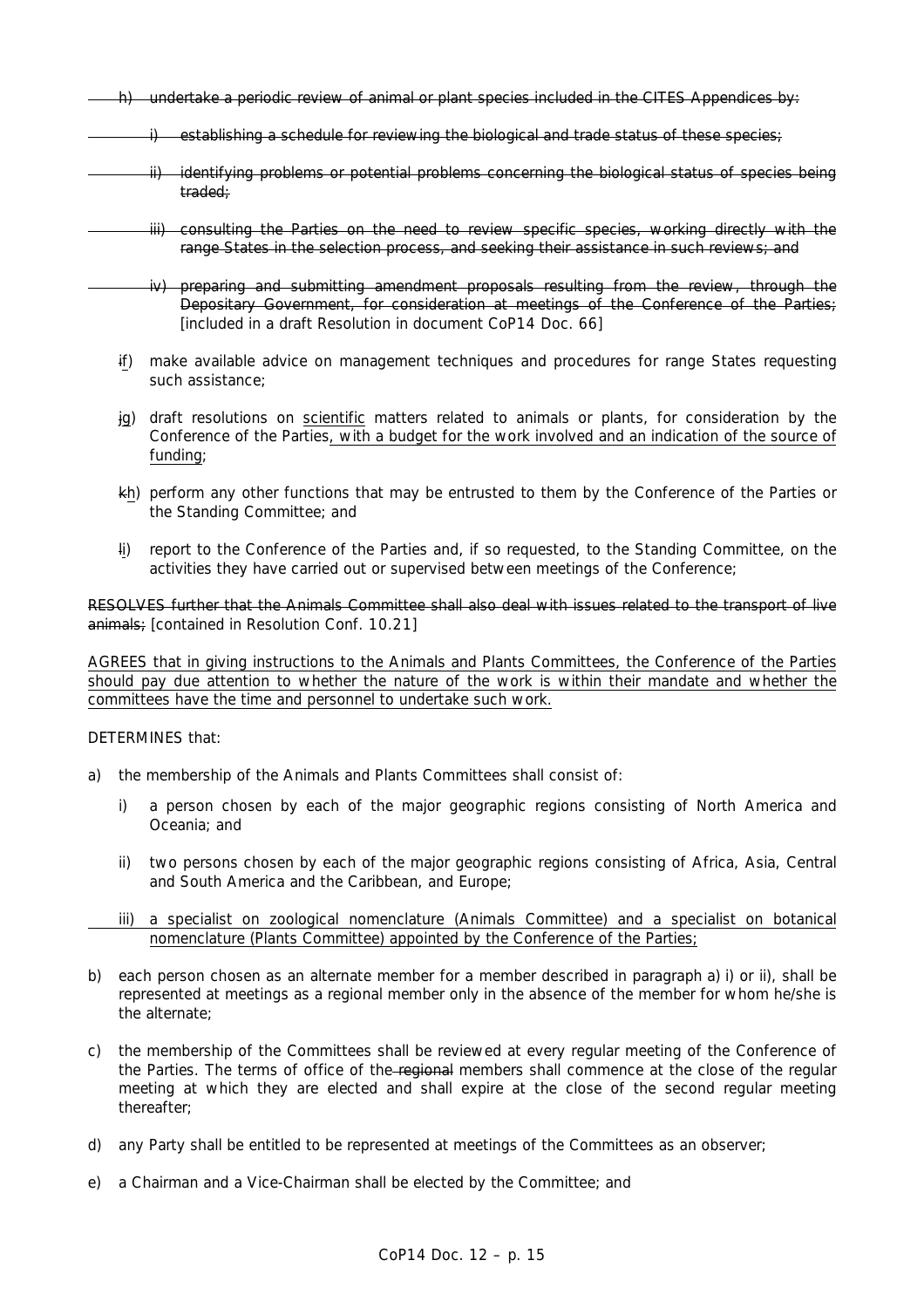f) the Chairman may invite any person or representative of any other country or organization to participate in meetings of the Committee as an observer;

RESOLVES that the duties of regional members of the Animals and Plants Committees and their alternates are as follows:

- a) each member should collaborate with his/her alternate regarding the work to be done between the meetings of the Committee;
- b) each member should maintain regular communication with the Parties in his/her region;
- c) when a region has more than one representative, the representatives should also agree which Parties each represents. Contact persons should be identified in those countries. Contact should also be established with non-Parties in the region;
- d) each member should increase the awareness of the role and function of the Committee, its mandate and the issues of concern to his/her region through mechanisms such as participation in seminars or in related meetings organized by the Secretariat and by other organizations at regional or sub-regional level;
- e) before the meetings of the Committee, the members should inform and consult the Parties in their regions about the agenda and in particular on matters specifically relevant to the countries of the region;
- f) the members should submit a written report, covering the preceding period, to each meeting of the Committee;
- g) the members should inform the Parties in their regions of the results of each meeting of the Committee;
- h) the members must inform the alternates well in advance if they will not attend a forthcoming Committee meeting; and
- i) the members should provide to their successors all relevant information on the activities in the region;

FURTHER RESOLVES that the zoological and botanical nomenclature specialists of the Animals and Plants Committees shall coordinate, monitor and analyse the input needed from specialists in fulfilling the responsibilities assigned by the Parties; *[Formerly in Annex 3]*

DETERMINES further the following principles for the payment of travel expenses to regional members of the Plants or Animals Committee:

- a) the Secretariat shall make provisions in its budget for the payment, if requested, of reasonable and justifiable travel expenses of regional members, to attend no more than two meetings of the Committee concerned between meetings of the Conference of the Parties;
- b) the Secretariat shall also make provision for the participation of the Committees' chairmen at meetings of the Standing Committee and at other meetings that the chairmen are instructed to attend by the Conference of the Parties;
- bc) members should make every effort to pay their own travel expenses; and
- ed) travel arrangements for sponsored regional members will be made by the Secretariat in accordance with the Rules and Regulations of the United Nations and, where applicable, claims for refunds must be supported by receipts, and be submitted to the Secretariat within 30 days from the completion of the travel; and

DIRECTS the Secretariat, to the extent possible, to provide funding from outside sources for the production costs of publications prepared by the Committees.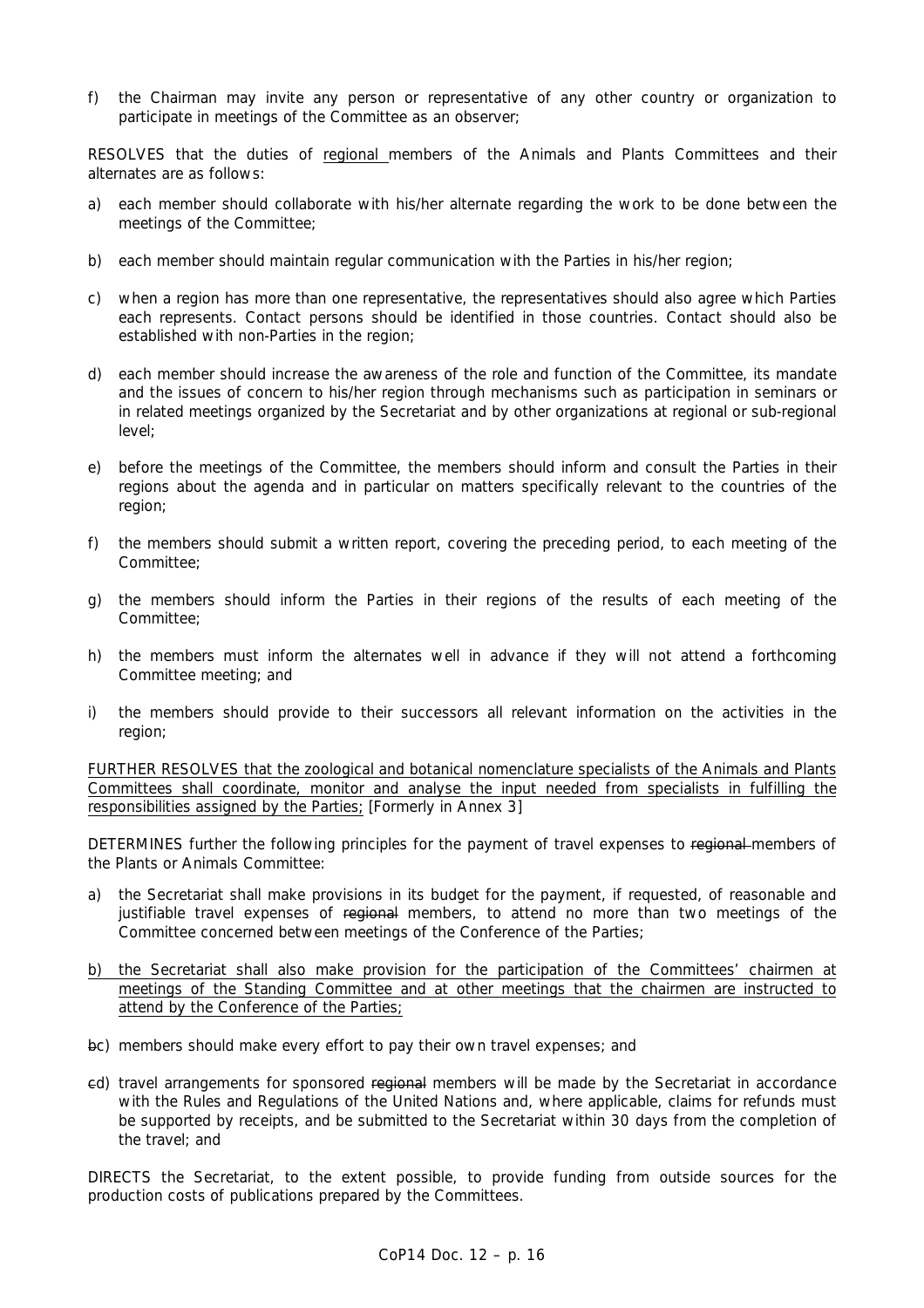| Annex 3 | <b>Establishment of the Nomenclature Committee</b>                             |
|---------|--------------------------------------------------------------------------------|
|         | of the Conference of the Darties<br><del>or the comerchee or the railles</del> |

RECOGNIZING that biological nomenclature of species may differ from country to country;

NOTING that such biological nomenclature is not static;

RECOGNIZING that the nomenclature used in the Appendices to the Convention will be most useful to the Parties if standardized;

RECALLING that Recommendation Conf. S.S. 1.7, adopted at the special working session of the Conference of the Parties (Geneva, 1977), recognized the need for the standardization of the nomenclature used in the Appendices; *[Preamble transferred to Annex 2]*

# THE CONFERENCE OF THE PARTIES TO THE CONVENTION

### RESOLVES:

- a) to re-establish the Nomenclature Committee of the Conference of the Parties, with the following terms of reference: *[Terms of reference transferred to Annex 2]*
	- within the policy agreed to by the Conference of the Parties, the Nomenclature Committee shall:
	- cause standardized nomenclatural references for animal and plant taxa, to the level of subspecies or botanical variety and including synonyms, to be prepared, or propose for adoption existing nomenclatural references, as appropriate, for all species listed in the Appendices to the Convention;
		- ii) upon its acceptance of a new or updated reference (or part thereof) for a given taxon, after following the procedure described below, present this to the Conference of the Parties for adoption as the standard reference for that taxon;
	- iii) ensure that the highest priorities in developing the standard reference lists of animal and plant names and synonyms be:
		- A. species names of animals and plants listed at the species level in the Appendices;
		- B. generic names of animals and plants listed at the genus or family level in the Appendices; and
		- C. family names of animals and plants listed at the family level in the Appendices;
		- iv) review the existing Appendices with regard to the correct use of zoological and botanical nomenclature;
		- upon request from the Secretariat, review proposals to amend the Appendices to ensure that correct names for the species and other taxa in question are used;
		- vi) ensure that changes in nomenclature recommended by a Party do not alter the scope of protection of the taxon concerned; and
		- vii) make recommendations on nomenclature to the Conference of the Parties, other committees, working groups and the Secretariat;
- b) that the Nomenclature Committee shall comprise two individuals appointed by the Conference of the Parties; one zoologist to address nomenclatural issues for animal taxa and one botanist for plant taxa; and